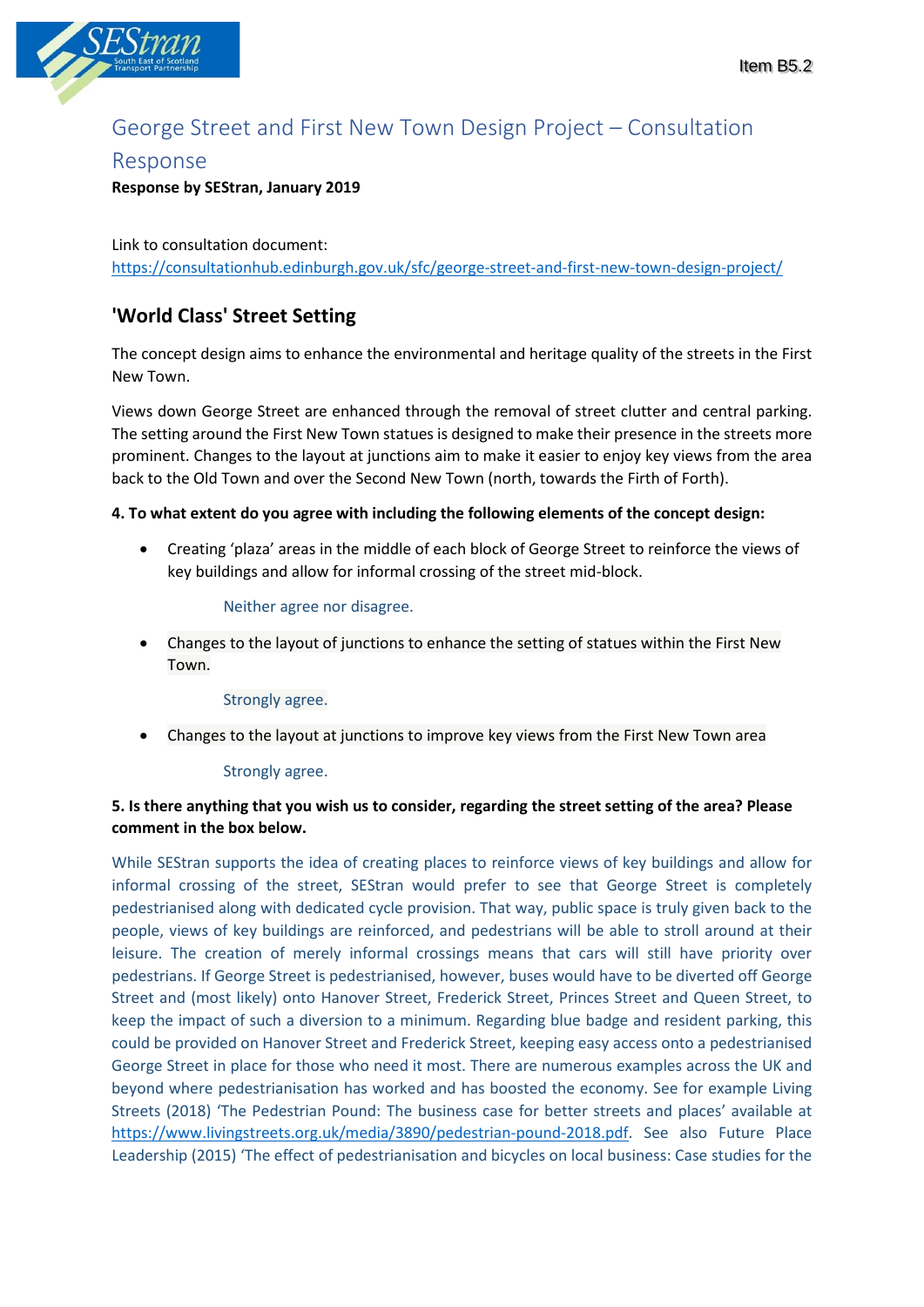Tallinn High Street Project' available at [https://futureplaceleadership.com/wp](https://futureplaceleadership.com/wp-content/uploads/2017/05/Tallinn-High-Street-Case-studies-Future-Place-Leadership.pdf)[content/uploads/2017/05/Tallinn-High-Street-Case-studies-Future-Place-Leadership.pdf.](https://futureplaceleadership.com/wp-content/uploads/2017/05/Tallinn-High-Street-Case-studies-Future-Place-Leadership.pdf)

## **New Seating Areas With Small Scale Planting**

Currently there is one public street bench in George Street, and feedback from prior consultation has suggested people would like more places to relax within the street. One of the new elements proposed in the concept design is the introduction of seating areas, set within small scale planted borders and hedges. These 'dwell zones' could also include some informal 'play' elements. These are designed to allow people to sit, rest, relax in the street.

#### **6. To what extent do you agree with including the following elements of the concept design:**

• Providing significantly more outdoor seating for people of all ages and abilities to use

#### Strongly agree.

• Using small scale planting (greenery) to create attractive, sheltered and human-scale setting for seating spaces

#### Strongly agree.

#### **7. If you disagree, or would like us to consider anything further, please write in the box below.**

N/a.

## **Street Trees**

Prior consultation has shown support for greening within George Street. There are currently over 150 individual, uncoordinated elements of street greening in planters from flowers and shrubs to small trees on George Street. The draft concept design aims to bring more continuity to the approach to greenery on the street, and proposes the introduction of trees of an appropriate scale, species and density. This is important, so as not to detract from the heritage of the street or hide the historic skyline. It is proposed that the final choice of tree would be small, with small leaves and require minimum maintenance.

#### **8. To what extent do you support the inclusion of some tree planting on George Street?**

#### Strongly agree.

### **9. If you disagree, or would like us to consider anything further regarding trees, please write in the box below.**

N/a.

## **Walking**

The concept design aims to prioritise the movement of pedestrians. Wider, unobstructed footways are introduced, to make it much easier to walk in and through the First New Town. The design for the junctions of Charlotte and St Andrew Square, and Castle, Frederick, Hanover Streets with George Street aim to make pedestrian crossing safer, more direct, and easier.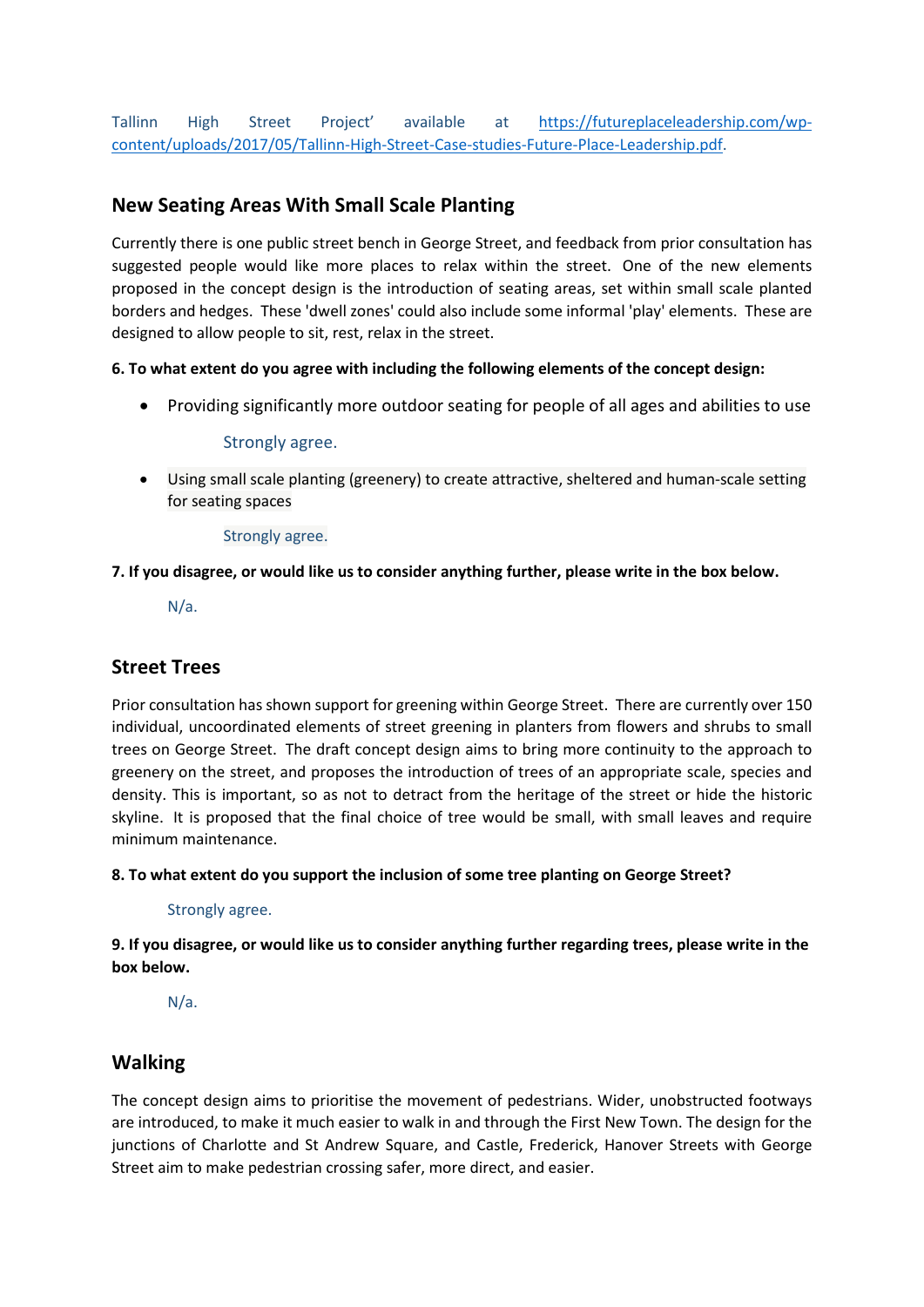The plaza spaces on George Street are also designed in a way that aims to support informal crossing in the middle section of blocks.

#### **10. To what extent do you agree with including the following elements of the concept design:**

• Proposed increases in pavement widths

Neither agree nor disagree.

• Significantly improved crossing facilities for pedestrians at junctions

Strongly agree.

## **Access by Bicycle**

George Street and the First New Town area is a key destination for cycle trips. It is also a crucial 'connector' in Edinburgh's developing network of cycle routes.

National Cycle Route 1 runs along most of George Street. George Street also forms the central connection in the City Centre West East Cycle Link route, which connects Roseburn and the northern/western cycle network to Leith Walk and routes to Portobello and the east of the city. It also forms the end point of the developing Meadows to George Street project, connecting to the south of the city.

The concept design aims to provide safe and attractive cycling space that enhances the area's connecting role for cycling in the city, in a way that also enhances the overall environmental quality of the streets.

### **11. To what extent do you feel that the following elements of the concept design can improve the experience of accessing the area by bike?**

• Dedicated, bi-directional cycleway on the south side of George Street adequately meets the needs of people on bicycles

Strongly agree.

• Continuing the defined cycleway space through junction areas will support safe interaction between all road users.

#### Strongly agree.

### **12. If there are other ideas, or things we should consider regarding accessing the area by bike, please tell us in the box below.**

It is noted that the cycleway will be separated from the pedestrian zone by tactile paving. SEStran strongly welcomes the provision of segregated cycle paths. However, the delineation between the cycleway and pedestrian zone should be made extremely obvious to allow for safe and pleasant cycling, as well as to minimise the risk of accidents between cyclists and pedestrians. Tactile paving on its own is not enough to distinguish a cycle path from a footpath. A kerb would be the most effective way to delineate between the cycle path and the pedestrian zone. However, if tactile pavement is used instead of a kerb, this should be accompanied with other street elements, such as a different colour for the cycle path and logically placed street furniture and trees, to appropriately distinguish the cycle path from the pedestrian zone.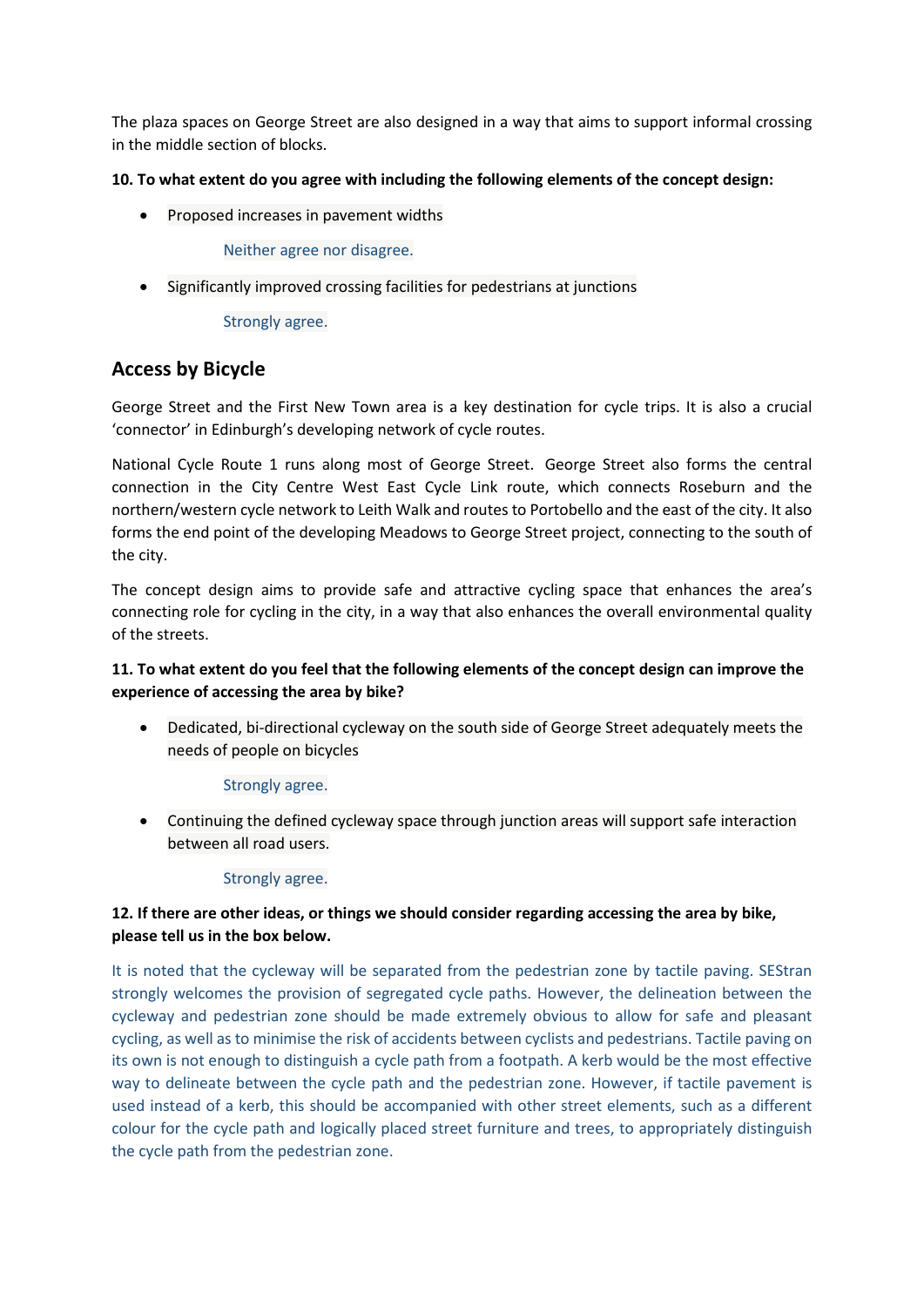## **Access, Parking and Servicing**

The concept design proposal focusses on ensuring the area remains accessible for those who need it most.

Servicing and access requirements for customers and businesses has been maintained as much as possible.

Bus stops throughout the First New Town have been retained in or close to their current locations, preserving public transport access within the streets.

Prioritised blue badge parking and shared loading and taxi bays at appropriate times of day allows for the provision and use of these spaces to be maximised, with a priority on blue badge parking on George Street and resident parking in side streets.

#### **13. To what extent do you feel that the following elements of the concept design can improve the experience of accessing the area?**

• The principle of prioritising blue badge parking on George Street, with resident and pay and display parking located in side streets.

#### Neither agree nor disagree.

• Removing central parking on George Street, to allocate more space for pedestrians within the street.

#### Strongly agree.

• Creating dedicated delivery and servicing areas on the north side of the street to retain an overall level of space that supports business activities

#### Neither agree nor disagree.

#### **14. If there are other ideas, or things we should consider to balance access requirements, please tell us in the box below.**

SEStran believes all cars should be removed from George Street. Blue badge parking and resident parking could be provided in side streets. Having dedicated parking bays for residents and blue badge holders on the side streets of George Street removes the need for road access through George Street itself. At the same time, residents and blue badge holders will still have easy and guaranteed access onto George Street. While loading services for businesses should still be allowed at appropriate times of the day, this can be provided without the need for a designated route for motor vehicles through George Street. The bottom section of Castle Street in Edinburgh (on the side of Princes Street) is a perfect example of a pedestrianised street where loading services are still allowed at certain times or where this is provided from side streets such as Rose Street South Lane.

#### **15. What impacts on fairness and equality, if any, might result from introducing any of the ideas discussed previously?**

SEStran believes the impact of pedestrianising George Street can be kept to a minimum by moving bus routes onto Princess Street, Queen Street, Hanover Street, and Frederick Street. Blue badge parking can be provided on the side streets of George Street, allowing for appropriate access to these pedestrianised areas by those who need it most. The maximum displacement for pedestrians would be limited to one block, such as from George Street to Hanover Street, which is a maximum walking